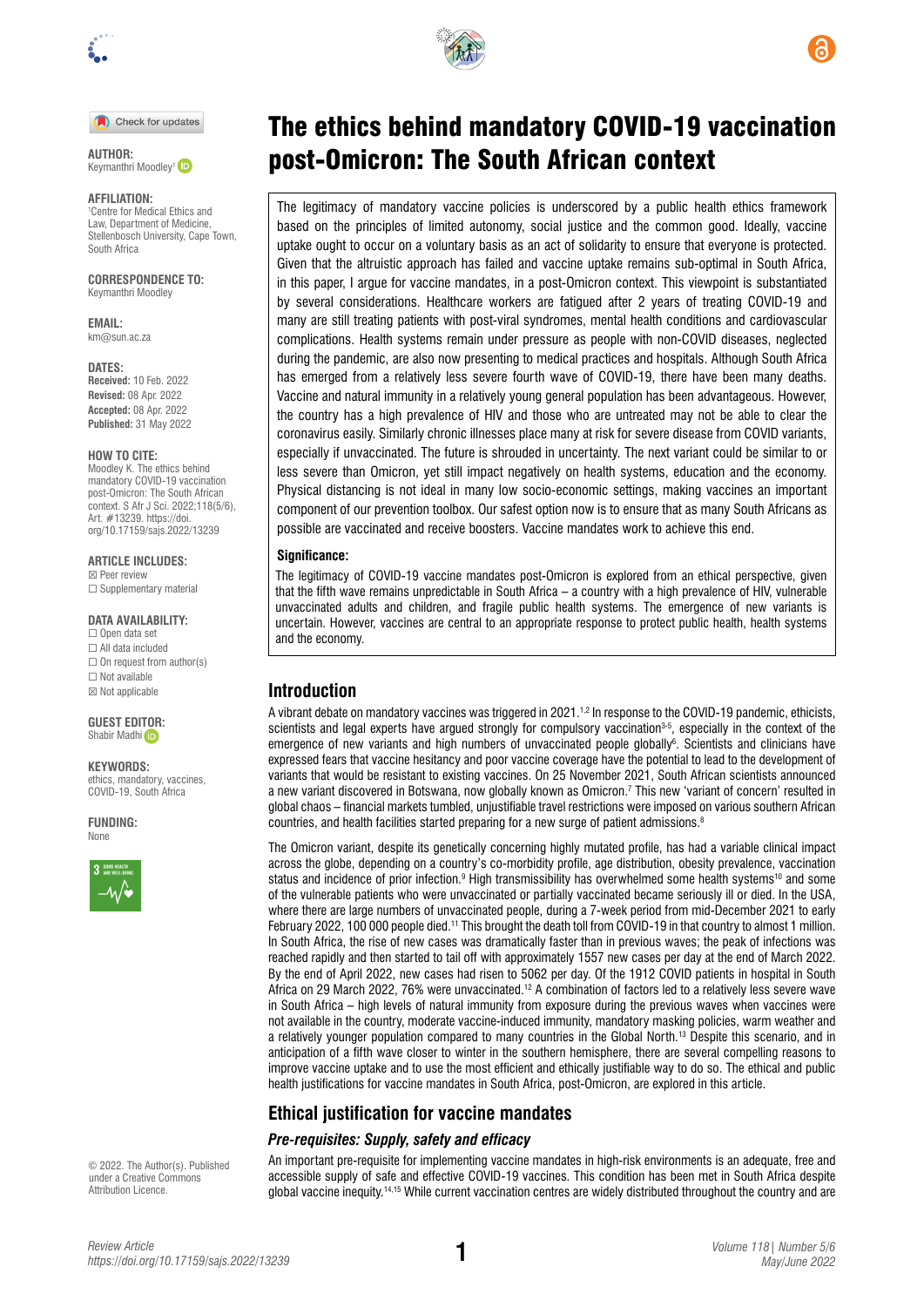

supplemented by pop-up vaccination sites, there is room for improvement in terms of even better access via primary healthcare providers and hospitals. The Omicron variant has created concern about vaccine efficacy due to breakthrough infections in partially and fully vaccinated people, especially those with co-morbidities. However, the vaccines currently available in South Africa (Pfizer and Johnson & Johnson) have proven efficacy in reducing severe illness and death.16,17 Some argue that rapid development of COVID-19 vaccines means that safety and efficacy standards were bypassed. However, mRNA technology has been in development for the past two to three decades.18 Furthermore, billions of COVID-19 vaccine doses have been administered globally and have demonstrated good safety data. This includes protection from severe disease and death in most cases. Only a minority, most with underlying risk factors, have experienced serious side effects.19-22 In most cases, these side effects are temporary and reversible.<sup>19-22</sup>

Natural COVID-19 infections, on the other hand, may be mild, moderate or severe. Depending on underlying conditions, obesity and other risk factors, irrespective of age, the impact on health could be severe and persist long after the acute infection.23 Complications described in a recent study of 11 million people who had natural COVID-19 infections included increased risk of cardiovascular disease – cerebrovascular disorders (strokes), dysrhythmias, ischaemic and non-ischaemic heart disease, pericarditis, myocarditis, heart failure and thromboembolic disease.24 These risks were detected among people who were not hospitalised during the acute phase of the infection and increased if they were hospitalised or admitted to intensive care.<sup>24</sup> This study provides evidence that 'the risk and 1-year burden of cardiovascular disease in survivors of acute COVID-19 are substantial'<sup>24</sup>. Overall, comparing the complications of natural COVID-19 infection, with vaccine side effects, the risk–benefit assessment favours vaccines as a safer option.

### *A public health ethics approach*

Having established the safety and efficacy of COVID-19 vaccines, a public health ethics approach is best suited to guide decision-making and policy development. Such an approach is based on the principles of solidarity, efficiency, effectiveness, transparency and proportionality.<sup>25</sup> This approach is intended to save lives and minimise disease during a public health outbreak, to use limited resources efficiently, to create social cohesion in the public interest, and to build public trust. In addition, a human rights framework supports this approach. The Siracusa Principles on the Limitation and Derogation Provisions in the International Covenant on Civil and Political Rights adopted by the United Nations Economic and Social Council in 1985, have reference.<sup>26</sup> These principles are now firmly enshrined in international human rights law and standards and are reflected in Section 36 of the South African Constitution<sup>27</sup> that deals with limitation of rights. According to these principles, any restriction on human rights must be based in law. The *National Health Act No. 61 of 2003*28, via regulations relating to notifiable medical conditions, and the *Disaster Management Act*29 apply. Furthermore, restrictions on individual rights imposed via vaccination must be based on a legitimate objective and must be strictly necessary for the achievement of the policy objective. The objectives of reducing the risk of transmission of infection, reducing severe disease, minimising death, and preserving health systems and health personnel are unambiguously in the public interest.

### *Procedural justice*

In the corporate setting and other work environments, guidelines for implementing vaccine mandates are based on the rights of employees and employers to a safe working environment.<sup>30</sup> Procedural justice underscores the implementation. A process of risk assessment in the workplace, employee engagement, and consideration of exemptions and alternatives are critical. Medical exemptions include a severe allergic reaction to the first dose of a COVID-19 vaccine, allergy to specific components of a vaccine and a few other medical indications. These include a prior diagnosis of an autoimmune inflammatory condition affecting the neurological, haematological or cardiovascular systems such as Guillain-Barré syndrome and immune thrombocytopaenic purpura. Some medical conditions (haemophilia or Von Willebrand's

disease) may be associated with a bleeding risk, especially intramuscular bleeding post vaccination.<sup>31</sup>

Authentic religious objections are rare as most major world religions promote vaccination. Religious teachings generally support vaccination as an 'act of love' and a moral obligation towards fellow human beings.<sup>32</sup> Some groups have raised arguments based on a misperception that COVID-19 vaccines contain aborted foetal cells. Decades ago, these cells were used to create 'immortal' cell lines for vaccine and other drug research including research for several processed food additives. Many commonly used drugs were developed based on this type of research such as aspirin, Brufen®, Tylenol®, Benadryl, azithromycin and Zoloft®. 33 Claiming a religious objection based on aborted foetal cell associated research would require people to refuse to take a wide range of medication that they have already been using for decades. Such arguments therefore fail the test of consistency and authenticity.<sup>34</sup>

The South African Bill of Rights (section 36) specifies that any limitation of rights must be 'reasonable and justifiable in an open and democratic society based on human dignity, equality and freedom' and that the restriction must be proportional to the purpose of the limitation. Crucially, such restrictions must be based on scientific evidence and should not be arbitrary, discriminatory or unreasonable.

A public health ethics approach supports limitation of individual rights for the greater good and promotion of solidarity. Despite this, the South African government failed to implement mandates when they were most needed. It is, therefore, mainly private organisations that are implementing vaccine mandates.35 In operationalising vaccination, according to the Siracusa Principles and the limitation clause of the Constitution, the least restrictive and intrusive means must be used. Options that are less restrictive than mandates include nudges and incentives. Some retail outlets are offering incentives to vaccination; these initiatives constitute a less restrictive strategy than mandatory vaccination, but as a behavioural strategy they may have small, only temporary benefits, increasing health promoting behaviours by 2–5 percentage points on average.<sup>36</sup> Such strategies have been implemented with variable efficacy in prepandemic times. They are unlikely to drive vaccine uptake sufficiently to control the pandemic. Vaccine mandates, on the other hand, have been shown to increase vaccine uptake by around 18 percentage points.<sup>37</sup> In South Africa, the private health insurer Discovery Limited successfully increased vaccine uptake amongst employees from 22% in September 2021 to 94% in November 2021.38 Globally, studies are now emerging to demonstrate the efficacy of vaccine mandates.39 Despite legal challenges to vaccine mandates in various work environments, the Commission for Conciliation, Mediation and Arbitration (CCMA), has so far supported vaccine mandates and ruled in favour of employers.<sup>40,41</sup>

# **Further ethical and public health considerations**

### *Sub-optimal vaccine uptake*

Despite adequate supplies of vaccines in South Africa for over a year, coupled with education campaigns and improved access across the country, we remain well below the target of 300 000 doses per day. For the past month (March 2022), vaccine uptake has consistently remained at under 80 000 doses a day. Under these circumstances, the potential for vaccine wastage looms large. Previous media publications have already alluded to undisclosed wastage.42,43 This ought to have been a stimulus for government to introduce mandates because vaccine wastage, in and of itself, is unethical. Further reports from the Department of Health indicate that South Africa has 30 million vaccine doses for 2022. While Johnson & Johnson doses will only expire in 2023, around 90 000 Pfizer vaccines were destroyed due to expiration on 31 March 2022 as vaccine uptake had not improved in South Africa. Further doses of Pfizer vaccines will expire in June–July 2022.<sup>44</sup>

### *Children are at risk in South Africa and other sub-Saharan countries*

Globally, there were higher numbers of hospitalisations of children during the fourth wave than during previous waves due to the high transmissibility of the Omicron variant.45 In sub-Saharan African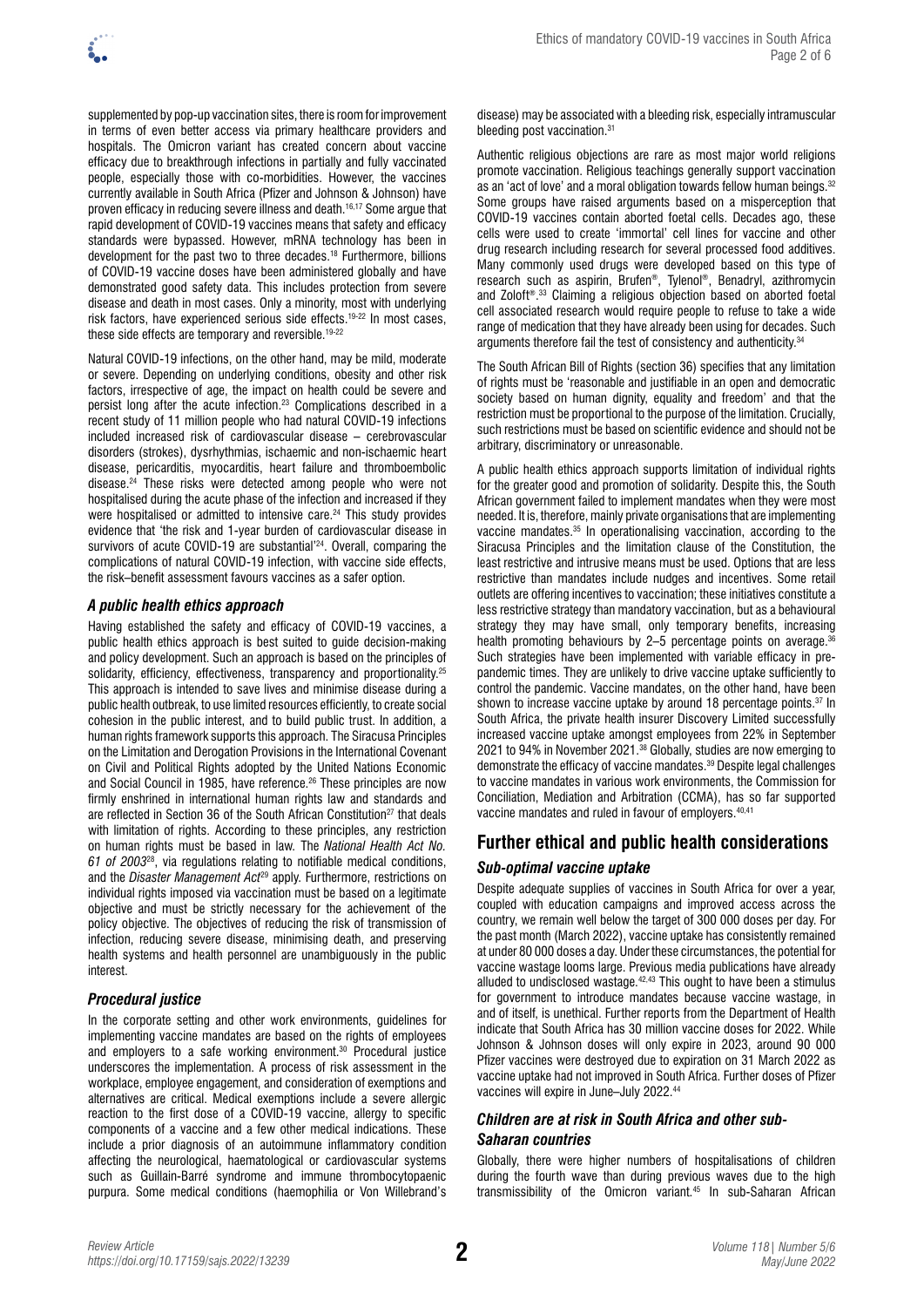

countries including South Africa, children with underlying conditions had higher morbidity and mortality related to Omicron infection than children in high-income countries.46 Given that vaccine rollout started in adults, children over 5 years were offered vaccines only recently and uptake has not been sufficient. With schools reopening in South Africa, this is a high-risk group to trigger further outbreaks. In the Western Cape alone, only 19.27% of those aged 12–17 years are vaccinated with at least one dose.47 Given that South Africa has a culture of multigenerational households, the youth risk infecting older family members who are also likely to have a higher prevalence of co-morbidities. Most importantly, compared to the previous three waves, more young people died of COVID-19 during the recent fourth wave.<sup>44</sup>

### *The immunosuppressed remain at risk*

HIV and COVID-19 are synergistic pandemics in South Africa. Almost 8 million of our population of 60 million is infected with HIV.<sup>48</sup> During the past 2 years, access to antiretroviral treatment has been sub-optimal. Furthermore, socio-economic conditions in South Africa make physical distancing challenging in informal settlements. Unsurprisingly, many HIVinfected people have low CD4 counts and are at risk of contracting other infections, including COVID-19. Studies have shown that HIV infection resulted in doubling of mortality resulting from COVID-19. This group of patients remains at high risk for COVID-19 and must be prioritised for vaccines and boosters.<sup>4</sup>

#### *Health systems remain under pressure*

Although severity of disease with Omicron was significantly reduced, and healthcare institutions coped with the fourth wave admissions, it is important not to overlook the context of the national burden of allcause disease. South Africa has a high burden from diseases including tuberculosis, HIV and non-communicable conditions.50 All these may increase the risk of developing severe COVID-19 infection. During the four waves of COVID-19 infection, hospitals diverted treatment away from other non-COVID conditions and de-escalated elective procedures and surgery. For many patients with chronic conditions, treatment was interrupted and illnesses spiraled out of control. This was the harsh reality and consequence of unvaccinated patients occupying hospitals beds and ICUs unnecessarily.51 If the fifth wave has a variant as severe or less severe than Omicron but with similar or higher transmissibility, hospitals could easily be overwhelmed, especially if uptake of booster doses is poor and if the 31.65% over 50 years in the Western Cape alone, remain unvaccinated.47 In some high-income countries, monoclonal antibodies are in routine use in hospitals to treat COVID-19 symptoms.<sup>52</sup> This is not the case in South Africa. Even though antiviral drugs like Paxlovid™ may become available in some settings to treat COVID-19 in the first 3 days of symptom onset, this will not be an option in South Africa due to potential high costs and lack of early diagnosis. Post-viral syndromes or long COVID linger for several months after natural infection and are straining clinical services globally including in South Africa.<sup>53</sup> A study of 6180 participants aged 18–69 years compared the risk of the vaccinated contracting long COVID compared to the unvaccinated. Researchers found a 41.1% decrease in the odds of self-reported long COVID at least 3 months later compared to socio-demographically similar study participants who were unvaccinated when infected.<sup>54</sup> Even more concerning are the long-term cardiovascular complications of natural COVID-19. If up to a year after a natural COVID-19 infection, even those who were not hospitalised for COVID-19 develop serious cardiovascular complications like stroke, thromboses and dysrhythmias, hospitals and medical practices could be busier than during pre-pandemic times.<sup>24</sup> Recent studies have also shown that natural COVID-19 infection causes significant brain damage.<sup>55</sup> As we approach winter, co-infection with SARS-CoV-2 and influenza viruses will pose a substantial risk as studies show worse outcomes when both viral illnesses co-exist.<sup>56</sup>

#### *Compassion fatigue amongst healthcare professionals*

The pandemic has been physically and emotionally exhausting for healthcare professionals globally. South Africa is no exception. Healthcare professionals are becoming less sympathetic towards those who deliberately decline vaccines, especially if they have no medical contraindication to justify an exemption.57 Many have witnessed severe illness or death predominantly amongst the unvaccinated or partially vaccinated in the fourth wave.58 Critical care staff have noted that patients who do not have COVID-19 have been deprived of timeous care or access to an ICU because critical care units have been overrun by non-compliant COVID-19 patients despite an abundant vaccine supply in South Africa. If the fifth wave is closer to winter in South Africa, hospitals could become extremely busy due to a combination of illnesses. This will include COVID-19 and severe influenza, those with post-COVID-19 complications from the previous four waves, and non-COVID illnesses and trauma. A potential ethical dilemma could arise should critical care beds become severely limited. When all these patients are competing for beds, will vaccination status as a surrogate for prognosis become an important deciding factor? The basis for triage criteria is prognosis. Other factors being equal, an unvaccinated person may have a worse chance of recovery from severe COVID-19 than would a fully vaccinated person.58 Triage decisions are challenging logistically and raise complex ethical concerns. It is important to document accurately the reasons patients refused to be vaccinated, within a supportive context where health professionals offer appropriate counselling to increase uptake. It may not be easily defensible to use vaccination status as a triage criterion in the absence of full documentation around reasons why vaccination has not taken place. Although it is unlikely that fully vaccinated and boosted patients will develop severe disease in future waves, co-infection with influenza could exacerbate the clinical presentation.56 It is highly likely that partially vaccinated patients will be at risk. If, however, unvaccinated patients fill ICU and care facilities, this may reduce access for patients with non-COVID-19 illnesses requiring hospitalisation or critical care, and this is worrying. The death rate in the USA is about 13-fold higher in unvaccinated patients compared to those who have had two vaccine doses.59 In South Africa, 90% of hospital patients who died were either unvaccinated or partially vaccinated.58

#### *Mandatory vaccination in health or care environments*

Healthcare professionals are duty bound to protect patients and prevent harm – *primum non nocere*. Patient safety is a primary ethical obligation. It is also essential that health workers are appropriately protected. The South African Constitution in section 23 indicates that 'Everyone has a right to fair labour practices<sup>'27</sup>. Everyone includes employers and employees. It is incumbent on employees as far as possible to ensure a safe working environment for all. Counselling of medical and care staff about the benefits of vaccination is important, but within the context of the *Disaster Management Act*29 and the *National Health Act*28, the issue of public interest, health and safety also needs to be considered. Competing entitlements in the Bill of Rights can be resolved through appropriate application of section 36 of the South African Constitution in which limitation of rights in the interest of the public good may occur.

#### *Vaccine mandates on university campuses*

University campuses are high risk because they involve congregate activities in indoor lecture venues and in residences. Furthermore, the nature of academic programmes is such that unnecessary interruptions must be avoided at all costs. Outbreaks at academic institutions will potentially involve large numbers of students and staff making these settings high risk for 'superspreader' events.<sup>59</sup> Despite the potential for a new variant to cause relatively less severe disease, those who are symptomatic will need to isolate for a minimum of a week. Where many students are involved from different disciplines, the potential for disruption of teaching and/or examinations is substantial. Academic and administrative staff who are older and who may have co-morbidities are at risk in multigenerational contexts. Those with immunosuppression due to HIV and other diseases are also at risk. The University of the Witwatersrand and the University of the Western Cape, among others, have implemented vaccine mandates<sup>60</sup>; University of Cape Town and Stellenbosch University are in the process of stakeholder engagement as part of the policy development process<sup>31,61</sup>. Transitioning from online teaching to in-person education is imperative in South Africa given the digital divide between privileged and historically disadvantaged students. Vaccine mandates on university campuses are in the best interests of students and staff alike.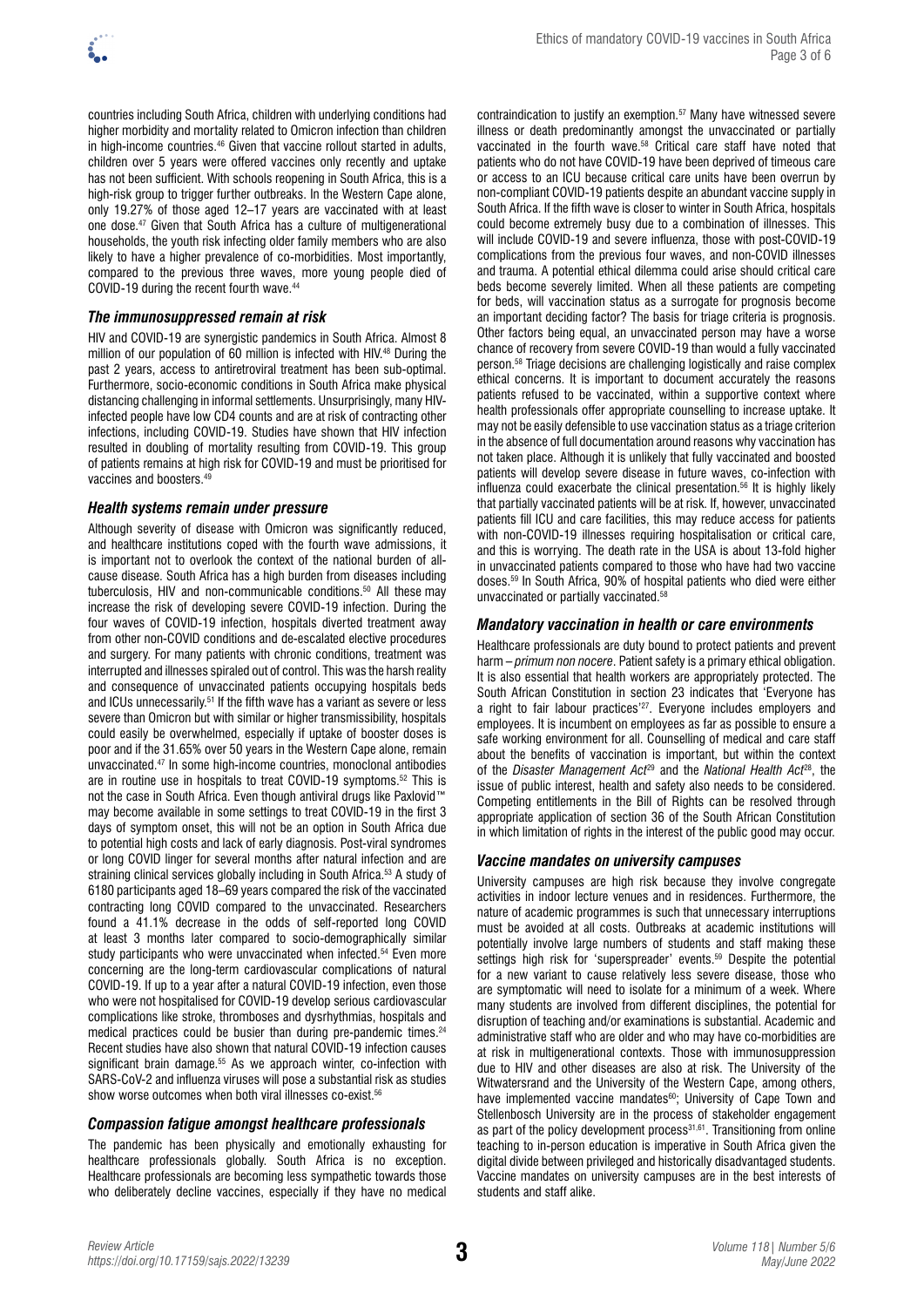

#### *Vaccine mandates for international travel*

International travel currently is impossible without proof of COVID-19 vaccination and negative test results, even post-Omicron. Prior to the pandemic, yellow fever vaccination was mandatory for entry into some countries. This is authorised by annex 7 of the International Health Regulations (2005) that provide an 'overarching legal framework that defines countries' rights and obligations in handling public health events and emergencies that have the potential to cross borders'<sup>62</sup>. Intended to protect the rights of travellers and airline staff, these regulations are legally binding in 196 countries. Article 31 of the International Health Regulations allows governments to require 'proof of vaccination or other prophylaxis, legitimising vaccine mandates in the context of international travel'. Consequently, vaccine mandates for airline travel are likely to be required for several months until COVID-19 is no longer regarded as a public health threat.

#### **Recommendations**

As long as COVID-19 incidence is high in some countries (in Europe, UK, Hong Kong), it remains a global threat due to international travel.<sup>63,64</sup> All indoor congregate settings remain high risk environments in South Africa, even post-Omicron. The duration of exposure and ventilation are important contributing factors. Using the number of occupants as the only factor in indoor settings where prolonged exposure occurs (university campuses), is insufficient. Vaccine mandates and masking are important in such settings. Likewise, in indoor venues where masks are removed, such as restaurants or communal campus dining halls, proof of vaccination or recent negative COVID-19 tests (within 72 hours) are essential.

### **Conclusion**

The combined effect of vaccine derived and natural immunity, warm weather and a younger population resulted in a less severe fourth or 'Omicron' wave in South Africa. Unlike healthcare systems in Europe and the USA, our hospitals were busy but not completely overwhelmed during this wave. In many ways, Omicron provided evidence that vaccines work. As we exit the fourth wave, a cautiously optimistic approach is warranted. However, South Africa has a high burden of disease that increases the risk of developing severe COVID-19 infection. This risk exists even if the next variant, predicted to appear in late April to May 202264,65, is more or less transmissible than Omicron. Long COVID and cardiovascular complications of COVID-1918 remain a challenge. Socioeconomic impacts could potentially be catastrophic as clinical severity is unpredictable at the time a new variant is announced. The unvaccinated account for the majority of severe infections, blocking beds for patients with serious non-COVID conditions. Vaccines, including boosters, remain the mainstay of prevention and mandates will improve vaccine uptake, protect health and health systems and promote economic revival. A combination of non-pharmacological measures and high vaccine coverage will prepare us better for the fifth wave, irrespective of its severity. In South Africa, vaccine mandates for high-risk congregate settings will help us to achieve this end. The Department of Health has published new and somewhat confusing regulations that require vaccine certificates or negative COVID-19 tests in all indoor congregate settings exceeding 1000 people. Likewise, this requirement holds in outdoor venues exceeding 2000 people.<sup>66</sup> While this is a small step in the right direction, it leaves many other indoor congregate settings such as university campuses open to potential spread of infection where less than 1000 students spend long hours in indoor settings.

### **Acknowledgements**

I thank Nezerith Cengiz for her patient assistance with reference checks and formatting.

### **Competing interests**

I have no competing interests to declare.

### **References**

- 1. De Vos P. The government could and should compel vaccinations in South Africa for the greater good. The Daily Maverick. 2021 Feb 07 [cited 2022 Mar 29]. Available from: [https://www.dailymaverick.co.za/opinionista/2021-02-](https://www.dailymaverick.co.za/opinionista/2021-02-07-the-government-could-and-should-compel-vaccinations-in-south-africa-for-the-greater-good/) [07-the-government-could-and-should-compel-vaccinations-in-south-africa](https://www.dailymaverick.co.za/opinionista/2021-02-07-the-government-could-and-should-compel-vaccinations-in-south-africa-for-the-greater-good/)[for-the-greater-good/](https://www.dailymaverick.co.za/opinionista/2021-02-07-the-government-could-and-should-compel-vaccinations-in-south-africa-for-the-greater-good/)
- 2. Moodley K. Why COVID-19 vaccines should be mandatory in South Africa. The Conversation. 2021 Nov 10 [cited 2022 Mar 29]. Available from: [https://](https://theconversation.com/why-covid-19-vaccines-should-be-mandatory-in-south-africa-165682) [theconversation.com/why-covid-19-vaccines-should-be-mandatory-in](https://theconversation.com/why-covid-19-vaccines-should-be-mandatory-in-south-africa-165682)[south-africa-165682](https://theconversation.com/why-covid-19-vaccines-should-be-mandatory-in-south-africa-165682)
- 3. Cheadle H. Mandatory vaccine policies will survive a constitutional challenge. The Daily Maverick. 2021 Nov 10 [cited 2022 Mar 29]. Available from: [https://](https://www.dailymaverick.co.za/article/2021-11-10-mandatory-vaccine-policies-will-survive-a-constitutional-challenge-legal-expert-halton-cheadle/) [www.dailymaverick.co.za/article/2021-11-10-mandatory-vaccine-policies](https://www.dailymaverick.co.za/article/2021-11-10-mandatory-vaccine-policies-will-survive-a-constitutional-challenge-legal-expert-halton-cheadle/)[will-survive-a-constitutional-challenge-legal-expert-halton-cheadle/](https://www.dailymaverick.co.za/article/2021-11-10-mandatory-vaccine-policies-will-survive-a-constitutional-challenge-legal-expert-halton-cheadle/)
- 4. De Vos P. The law and the greater good: Why I support a Covid-19 vaccine requirement at UCT. The Daily Maverick. 2021 Sep 15 [cited 2022 Mar 29]. Available from: [https://www.dailymaverick.co.za/article/2021-09-15-the](https://www.dailymaverick.co.za/article/2021-09-15-the-law-and-the-greater-good-why-i-support-a-covid-19-vaccine-requirement-at-uct-part-two/)[law-and-the-greater-good-why-i-support-a-covid-19-vaccine-requirement](https://www.dailymaverick.co.za/article/2021-09-15-the-law-and-the-greater-good-why-i-support-a-covid-19-vaccine-requirement-at-uct-part-two/)[at-uct-part-two/](https://www.dailymaverick.co.za/article/2021-09-15-the-law-and-the-greater-good-why-i-support-a-covid-19-vaccine-requirement-at-uct-part-two/)
- 5. Moodley K. Vaccine mandates in South Africa: Where are they most needed? The Conversation. 2021 Dec 07 [cited 2022 Mar 29]. Available from: [https://](https://theconversation.com/vaccine-mandates-in-south-africa-where-are-they-most-needed-173253) [theconversation.com/vaccine-mandates-in-south-africa-where-are-they](https://theconversation.com/vaccine-mandates-in-south-africa-where-are-they-most-needed-173253)[most-needed-173253](https://theconversation.com/vaccine-mandates-in-south-africa-where-are-they-most-needed-173253)
- 6. Meuller B, Lutz E. US has far higher death rate than other wealthy countries. New York Times. 2022 Feb 01 [cited 2022 Mar 29]. Available from: [https://](https://www.nytimes.com/interactive/2022/02/01/science/covid-deaths-united-states.html) [www.nytimes.com/interactive/2022/02/01/science/covid-deaths-united](https://www.nytimes.com/interactive/2022/02/01/science/covid-deaths-united-states.html)[states.html](https://www.nytimes.com/interactive/2022/02/01/science/covid-deaths-united-states.html)
- 7. National Institute of Communicable Diseases. New variant detected in South Africa [webpage on the Internet]. c2021 [cited 2022 Mar 29]. Available from: [https://www.nicd.ac.za/new-covid-19-variant-detected](https://www.nicd.ac.za/new-covid-19-variant-detected-in-south-africa/#:~:text=The%20National%20Institute%20for%20Communicable,positive%20cases%20of%20variant%20B)[in-south-africa/#:~:text=The%20National%20Institute%20for%20](https://www.nicd.ac.za/new-covid-19-variant-detected-in-south-africa/#:~:text=The%20National%20Institute%20for%20Communicable,positive%20cases%20of%20variant%20B) [Communicable,positive%20cases%20of%20variant%20B](https://www.nicd.ac.za/new-covid-19-variant-detected-in-south-africa/#:~:text=The%20National%20Institute%20for%20Communicable,positive%20cases%20of%20variant%20B)
- 8. Mendelson M, Venter F, Moshabela M, Gray G, Blumberg L, de Oliveira T, et al. The political theatre of the UK's travel ban on South Africa. Lancet. 2021;398(10318):2211–2213. [https://doi.org/10.1016/S0140-](https://doi.org/10.1016/S0140-6736(21)02752-5) [6736\(21\)02752-5](https://doi.org/10.1016/S0140-6736(21)02752-5)
- 9. Mahase E. Omicron: South Africa says fourth wave peak has passed as it lifts curfew. BMJ. 2022;376, o7. <https://doi.org/10.1136/bmj.o7>
- 10. Mahase E. Covid-19: Hospital admission 50-70% less likely with omicron than delta, but transmission a major concern. BMJ. 2021;375, n3151. [https://](https://doi.org/10.1136/bmj.n3151) [doi.org/10.1136/bmj.n3151](https://doi.org/10.1136/bmj.n3151)
- 11. Bosman J, Smith M. US Covid death toll surpasses 900 000 as Omicron spread slows. New York Times. 2022 Feb 08 [cited 2022 Mar 29]. Available from: <https://www.nytimes.com/2022/02/04/us/us-covid-deaths.html>
- 12. South African Department of Health. Update on Covid-19 [webpage on the Internet]. SAcoronavirus. c2022 [cited 2022 Mar 30]. Available from: [https://sacoronavirus.co.za/2022/03/29/update-on-covid-19-tuesday-29](https://sacoronavirus.co.za/2022/03/29/update-on-covid-19-tuesday-29-march-2022/) [march-2022/](https://sacoronavirus.co.za/2022/03/29/update-on-covid-19-tuesday-29-march-2022/)
- 13. The Scientists Collective. Variants, the fourth wave, vaccines and the unlikelihood of herd immunity: What might happen in South Africa? Daily Maverick. 2021 Nov 15 [cited 2022 Mar 30]. Available from: [https://www.](https://www.dailymaverick.co.za/article/2021-08-15-variants-the-fourth-wave-vaccines-and-the-unlikelihood-of-herd-immunity-what-might-happen-in-south-africa/) [dailymaverick.co.za/article/2021-08-15-variants-the-fourth-wave-vaccines](https://www.dailymaverick.co.za/article/2021-08-15-variants-the-fourth-wave-vaccines-and-the-unlikelihood-of-herd-immunity-what-might-happen-in-south-africa/)[and-the-unlikelihood-of-herd-immunity-what-might-happen-in-south-africa/](https://www.dailymaverick.co.za/article/2021-08-15-variants-the-fourth-wave-vaccines-and-the-unlikelihood-of-herd-immunity-what-might-happen-in-south-africa/)
- 14. Moodley K, Rossouw T. What could fair allocation of an efficacious COVID-19 vaccine look like in South Africa? The Lancet Global Health. 2021;9(2):106-107. [https://doi.org/10.1016/S2214-109X\(20\)30474-5](https://doi.org/10.1016/S2214-109X(20)30474-5)
- 15. Moodley K. Vaccine inequity is unethical. Nat Hum Behav. 2022;6(2):168-169. <https://doi.org/10.1038/s41562-022-01295-w>
- 16. Collie S, Champion J, Moultrie H, Bekker L-G, Gray G. Effectiveness of BNT162b2 vaccine against omicron variant in South Africa. New Engl J Med. 2022;386(5):494–496. <https://doi.org/10.1056/NEJMc2119270>
- 17. Bekker L-G, Garrett N, Goga A, Fairall L, Reddy T, Yende-Zuma N, et al. Effectiveness of the Ad26.COV2.S vaccine in health-care workers in South Africa (the Sisonke study): Results from a single-arm, open-label, phase 3B, implementation study. The Lancet. 2022;399(10330):1141–1153. [https://](https://doi.org/10.1016/S0140-6736(22)00007-1) [doi.org/10.1016/S0140-6736\(22\)00007-1](https://doi.org/10.1016/S0140-6736(22)00007-1)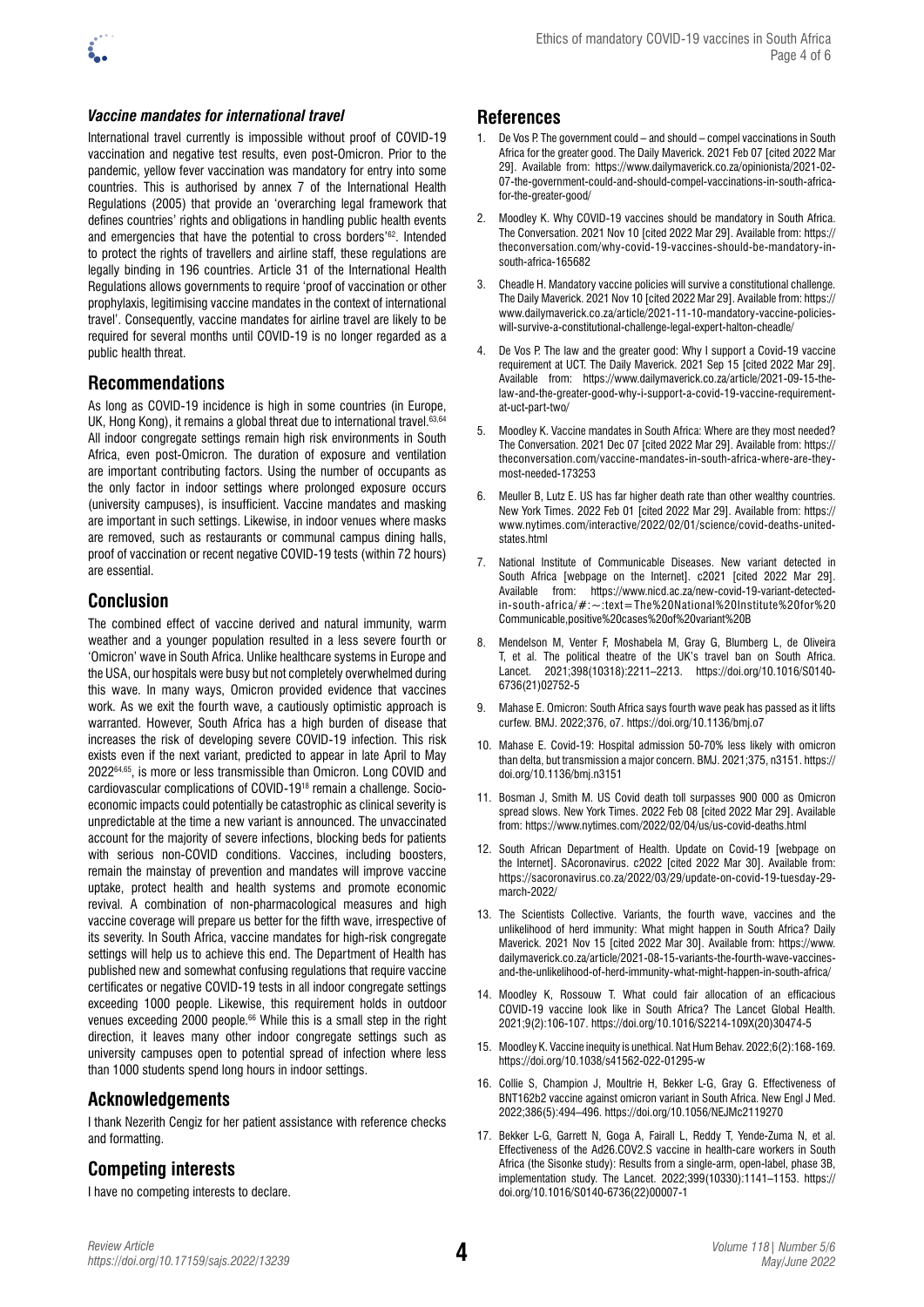

- 18. Zhang C, Maruggi G, Shan H, Li J. Advances in mRNA vaccines for infectious diseases. Front Immunol. 2019;10. [https://doi.org/10.3389/](https://doi.org/10.3389/fimmu.2019.00594) [fimmu.2019.00594](https://doi.org/10.3389/fimmu.2019.00594)
- 19. Polack FP, Thomas SJ, Kitchin N, Absalon J, Gurtman A, Lockhart S, et al. Safety and efficacy of the BNT162b2 mRNA Covid-19 vaccine. N Engl J Med. 2020;383(27):2603–2615. <https://doi.org/10.1056/NEJMoa2034577>
- 20. Anand P, Stahel VP. The safety of Covid-19 mRNA vaccines: A review. Patient safety in surgery. 2021;15(1):20. [https://doi.org/10.1186/s13037-021-](https://doi.org/10.1186/s13037-021-00291-9) [00291-9](https://doi.org/10.1186/s13037-021-00291-9)
- 21. Takuva S, Takalani A, Seocharan I, Yende-Zuma N, Reddy T, Engelbrecht I, et al. Safety of the single-dose Ad26.CoV2.S vaccine among healthcare workers in the phase 3b Sisonke study in South Africa [preprint]. medRxiv. 2021 Dec 21. <https://doi.org/10.1101/2021.12.20.21267967>
- 22. Barda N, Dagan N, Ben-Shlomo Y, Kepten E, Waxman J, Ohana R, et al. Safety of the BNT162b2 mRNA Covid-19 vaccine in a nationwide setting. New Engl J Med. 2021;385(12):1078–1090. <https://doi.org/10.1056/NEJMoa2110475>
- 23. Crook H, Raza S, Nowell J, Young M, Edison P. Long covid-mechanisms, risk factors, and management. BMJ. 2021;374, n1648. [https://doi.org/10.1136/](https://doi.org/10.1136/bmj.n1648) [bmj.n1648](https://doi.org/10.1136/bmj.n1648)
- 24. Xie Y, Xu E, Bowe B, Al-Aly Z. Long-term cardiovascular outcomes of COVID-19. Nat Med. 2022;28(3):583–590. [https://doi.org/10.1038/s41591-](https://doi.org/10.1038/s41591-022-01689-3) [022-01689-3](https://doi.org/10.1038/s41591-022-01689-3)
- 25. Schröder-Bäck P, Duncan P, Sherlaw W, Brall C, Czabanowska K. Teaching seven principles for public health ethics: Towards a curriculum for a short course on ethics in public health programmes. BMC Med Ethics. 2014;15(1):73. <https://doi.org/10.1186/1472-6939-15-73>
- 26. United Nations Economic and Social Council. Siracusa Principles on the limitations and derogation of provisions in the International Covenant on Civil and Political Rights [document on the Internet]. c1984 [cited 2022 Mar 29]. Available from: <https://www.refworld.org/pdfid/4672bc122.pdf>
- 27. Constitution of the Republic of South Africa. No 108 of 1996. Government Gazette; 1996. Available from: [https://www.gov.za/sites/default/files/images/](https://www.gov.za/sites/default/files/images/a108-96.pdf) [a108-96.pdf](https://www.gov.za/sites/default/files/images/a108-96.pdf)
- 28. Republic of South Africa. National Health Act 61 of 2003. Available from: <https://www.gov.za/documents/national-health-act>
- 29. Republic of South Africa. Declaration of a National State of Disaster. Disaster Management Act, Republic of South Africa. Government Gazette No. 43096:313; 2022. Available from: [https://www.gov.za/sites/default/files/](https://www.gov.za/sites/default/files/gcis_document/202004/43217gon457s.pdf) [gcis\\_document/202004/43217gon457s.pdf](https://www.gov.za/sites/default/files/gcis_document/202004/43217gon457s.pdf)
- 30. Department of Employment and Labour. Employment and Labour Minister issues new direction with regard to vaccination in the workplace [webpage on the Internet]. c2021 [cited 2022 Mar 29]. Available from: [https://www.labour.](https://www.labour.gov.za/employment-and-labour-minister-issues-new-direction-with-regard-to-vaccination-in-the-workplace) [gov.za/employment-and-labour-minister-issues-new-direction-with-regard](https://www.labour.gov.za/employment-and-labour-minister-issues-new-direction-with-regard-to-vaccination-in-the-workplace)[to-vaccination-in-the-workplace](https://www.labour.gov.za/employment-and-labour-minister-issues-new-direction-with-regard-to-vaccination-in-the-workplace)
- 31. University of Cape Town. Call for comment on draft UCT vaccine mandate policy [webpage on the Internet]. c2022 [cited 2022 Mar 29]. Available from: [https://www.news.uct.ac.za/article/-2021-12-20-call-for-comment-on](https://www.news.uct.ac.za/article/-2021-12-20-call-for-comment-on-draft-uct-vaccine-mandate-policy)[draft-uct-vaccine-mandate-policy](https://www.news.uct.ac.za/article/-2021-12-20-call-for-comment-on-draft-uct-vaccine-mandate-policy)
- 32. Watkins D. Pope Francis urges people to get vaccinated against Covid-19. Vatican News. 2021 Aug 18 [cited 2022 Mar 29]. Available from: [https://](https://www.vaticannews.va/en/pope/news/2021-08/pope-francis-appeal-covid-19-vaccines-act-of-love.html) [www.vaticannews.va/en/pope/news/2021-08/pope-francis-appeal-covid-](https://www.vaticannews.va/en/pope/news/2021-08/pope-francis-appeal-covid-19-vaccines-act-of-love.html)[19-vaccines-act-of-love.html](https://www.vaticannews.va/en/pope/news/2021-08/pope-francis-appeal-covid-19-vaccines-act-of-love.html)
- 33. Zimmerman RK. Helping patients with ethical concerns about COVID-19 vaccines in light of fetal cell lines used in some COVID-19 vaccines. Vaccine. 2021;39(31):4242–4244. <https://doi.org/10.1016/j.vaccine.2021.06.027>
- 34. Wynia MK, Harter TD, Eberl JT. Why a universal COVID-19 vaccine mandate is ethical today. Health Affairs Blog. c2021 [cited 2022 Mar 29]. Available from: <https://www.healthaffairs.org/do/10.1377/forefront.20211029.682797/full/>
- 35. Gore A. Why we are mandating vaccines for Discovery's SA based employees. Business Day. 2021 Sep 06 [cited 2022 Mar 29]. Available from: [https://www.businesslive.co.za/bd/opinion/2021-09-05-adrian-gore-why](https://www.businesslive.co.za/bd/opinion/2021-09-05-adrian-gore-why-we-are-mandating-vaccines-for-discoverys-sa-based-employees/)[we-are-mandating-vaccines-for-discoverys-sa-based-employees/](https://www.businesslive.co.za/bd/opinion/2021-09-05-adrian-gore-why-we-are-mandating-vaccines-for-discoverys-sa-based-employees/)
- 36. Klüver H, Hartmann F, Humphreys M, Geissler F, Giesecke J. Incentives can spur COVID-19 vaccination uptake. Proc Natl Acad Sci USA. 2021;118(36), e2109543118.<https://doi.org/10.1073/pnas.2109543118>
- 37. Community Preventive Services Task Force. Increasing appropriate vaccination: Vaccination requirements for childcare, school and college attendance [document on the Internet]. c2016 [cited 2022 Mar 29]. Available from: [https://www.thecommunityguide.org/sites/default/files/assets/](https://www.thecommunityguide.org/sites/default/files/assets/Vaccination-Requirements-for-Attendance_1.pdf) [Vaccination-Requirements-for-Attendance\\_1.pdf](https://www.thecommunityguide.org/sites/default/files/assets/Vaccination-Requirements-for-Attendance_1.pdf)
- 38. BusinessTech. Why Discovery introduced mandatory vaccines in South Africa and why some workers said no [webpage on the Internet]. c2021 [cited 2022 Mar 29]. Available from: [https://businesstech.co.za/news/business/543028/](https://businesstech.co.za/news/business/543028/why-discovery-introduced-mandatory-vaccines-in-south-africa-and-why-some-workers-said-no/) [why-discovery-introduced-mandatory-vaccines-in-south-africa-and-why](https://businesstech.co.za/news/business/543028/why-discovery-introduced-mandatory-vaccines-in-south-africa-and-why-some-workers-said-no/)[some-workers-said-no/](https://businesstech.co.za/news/business/543028/why-discovery-introduced-mandatory-vaccines-in-south-africa-and-why-some-workers-said-no/)
- 39. Mills MC, Rüttenauer T. The effect of mandatory COVID-19 certificates on vaccine uptake: Synthetic-control modelling of six countries. The Lancet Public Health. 2022;7(1):15–22. [https://doi.org/10.1016/S2468-2667\(21\)00273-5](https://doi.org/10.1016/S2468-2667(21)00273-5)
- 40. Medical Brief. CCMA again rules in favour of employers over mandatory vaccinations [webpage on the Internet]. c2022 [cited 2022 Mar 29]. Available from: [https://www.medicalbrief.co.za/ccma-again-rules-in-favour](https://www.medicalbrief.co.za/ccma-again-rules-in-favour-of-employers-over-mandatory-vaccinations/)[of-employers-over-mandatory-vaccinations/](https://www.medicalbrief.co.za/ccma-again-rules-in-favour-of-employers-over-mandatory-vaccinations/)
- 41. Medical Brief. Solidarity's urgent application to stop vaccine mandate dismissed by labour court [webpage on the Internet]. c2022 [cited 2022 Mar 29]. Available from: [https://www.medicalbrief.co.za/solidaritys-urgent](https://www.medicalbrief.co.za/solidaritys-urgent-application-to-stop-vaccine-mandate-dismissed-by-labour-court/)[application-to-stop-vaccine-mandate-dismissed-by-labour-court/](https://www.medicalbrief.co.za/solidaritys-urgent-application-to-stop-vaccine-mandate-dismissed-by-labour-court/)
- 42. Tshikalange S. Low wastage of covid-19 vaccines in Gauteng at 0.12%. TimesLive. 2021 Jul 07 [cited 2022 Mar 29]. Available from: [https://www.](https://www.timeslive.co.za/news/south-africa/2021-07-07-low-wastage-of-covid-19-vaccines-in-gauteng-at-012/) [timeslive.co.za/news/south-africa/2021-07-07-low-wastage-of-covid-19](https://www.timeslive.co.za/news/south-africa/2021-07-07-low-wastage-of-covid-19-vaccines-in-gauteng-at-012/) [vaccines-in-gauteng-at-012/](https://www.timeslive.co.za/news/south-africa/2021-07-07-low-wastage-of-covid-19-vaccines-in-gauteng-at-012/)
- 43. Covid vaccines wasted Gauteng. The Citizen. 2021 Nov 16 [cited 2022 Mar 29]. Available from: [https://www.citizen.co.za/news/covid-](https://www.citizen.co.za/news/covid-19/2909983/3636-covid-vaccines-wasted-gauteng/)[19/2909983/3636-covid-vaccines-wasted-gauteng/](https://www.citizen.co.za/news/covid-19/2909983/3636-covid-vaccines-wasted-gauteng/)
- 44. Crisp N, Acting Deputy Director General, Department of Health, Republic of South Africa: Cape Talk Radio interview with John Maytham; 2022 [cited 2022 Mar 29]. Available from: [https://lifepodcasts.fm/podcasts/144](https://lifepodcasts.fm/podcasts/144-afternoon-drive-with-john-maytham/episode/598632-the-sinopharm-roll-out) [afternoon-drive-with-john-maytham/episode/598632-the-sinopharm-roll-out](https://lifepodcasts.fm/podcasts/144-afternoon-drive-with-john-maytham/episode/598632-the-sinopharm-roll-out)
- 45. Wang L, Berger NA, Kaelber DC, Davis PB, Volkow ND, Xu R. COVID infection severity in children under 5 years old before and after Omicron emergence in the US [preprint]. medRxiv. 2022 Jan 13. [https://doi.org/10.1101/2022.0](https://doi.org/10.1101/2022.01.12.22269179) [1.12.22269179](https://doi.org/10.1101/2022.01.12.22269179)
- 46. Nachega JB, Sam-Agudu NA, Machekano RN, Rabie H, Van der Zalm MM, Redfern A, et al. Assessment of clinical outcomes among children and adolescents hospitalized with COVID-19 in 6 sub-Saharan African countries. JAMA Pediatrics. 2022;176(3), e216436. [https://doi.org/10.1136/](https://doi.org/10.1136/bmjgh-2021-008315) [bmjgh-2021-008315](https://doi.org/10.1136/bmjgh-2021-008315)
- 47. Western Cape Department of Health. COVID-19 Dashboard [webpage on the Internet]. c2022 [cited 2022 Mar 29]. Available from: [https://coronavirus.](https://coronavirus.westerncape.gov.za/vaccine-dashboard) [westerncape.gov.za/vaccine-dashboard](https://coronavirus.westerncape.gov.za/vaccine-dashboard)
- 48. Freer J, Mudaly V. HIV and covid-19 in South Africa. BMJ. 2022;376, e069807.<https://doi.org/10.1136/bmj-2021-069807>
- 49. Davies M-A. HIV and risk of COVID-19 death: A population cohort study from the Western Cape Province, South Africa [preprint]. medRxiv. 2020 Jul 3. <https://doi.org/10.1101/2020.07.02.20145185>
- 50. Mayosi BM, Lawn JE, Van Niekerk A, Bradshaw D, Abdool Karim SS, Coovadia HM, et al. Health in South Africa: Changes and challenges since 2009. The Lancet. 2012;380(9858):2029–2043. [https://doi.org/10.1016/](https://doi.org/10.1016/S0140-6736(12)61814-5) [S0140-6736\(12\)61814-5](https://doi.org/10.1016/S0140-6736(12)61814-5)
- 51. Mendelsohn AS, de Sá A, Morden E, Botha B, Boulle A, Paleker M, et al. COVID-19 wave 4 in Western Cape Province, South Africa: Fewer hospitalisations, but new challenges for a depleted workforce. S Afr Med J. 2022;112(2):13496.<https://doi.org/10.7196/SAMJ.2022.v112i2.16348>
- 52. Ledford H. Hundreds of COVID trials could provide a deluge of new drugs. Nature. 2022;603:25–27. <https://doi.org/10.1038/d41586-022-00562-0>
- 53. Mendelson M, Nel J, Blumberg L, Madhi SA, Dryden M, Stevens W, et al. Long-COVID: An evolving problem with an extensive impact. S Afr Med J. 2020;111(1):10.<https://doi.org/10.7196/SAMJ.2020.v111i11.15433>
- 54. Ayoubkhani D, Bosworth M, King S. Self-reported long COVID after two doses of a coronavirus (COVID-19) vaccine in the UK [webpage on the Internet]. c2022 [cited 2022 Mar 29]. Available from: https://bit.ly/3jzApx2